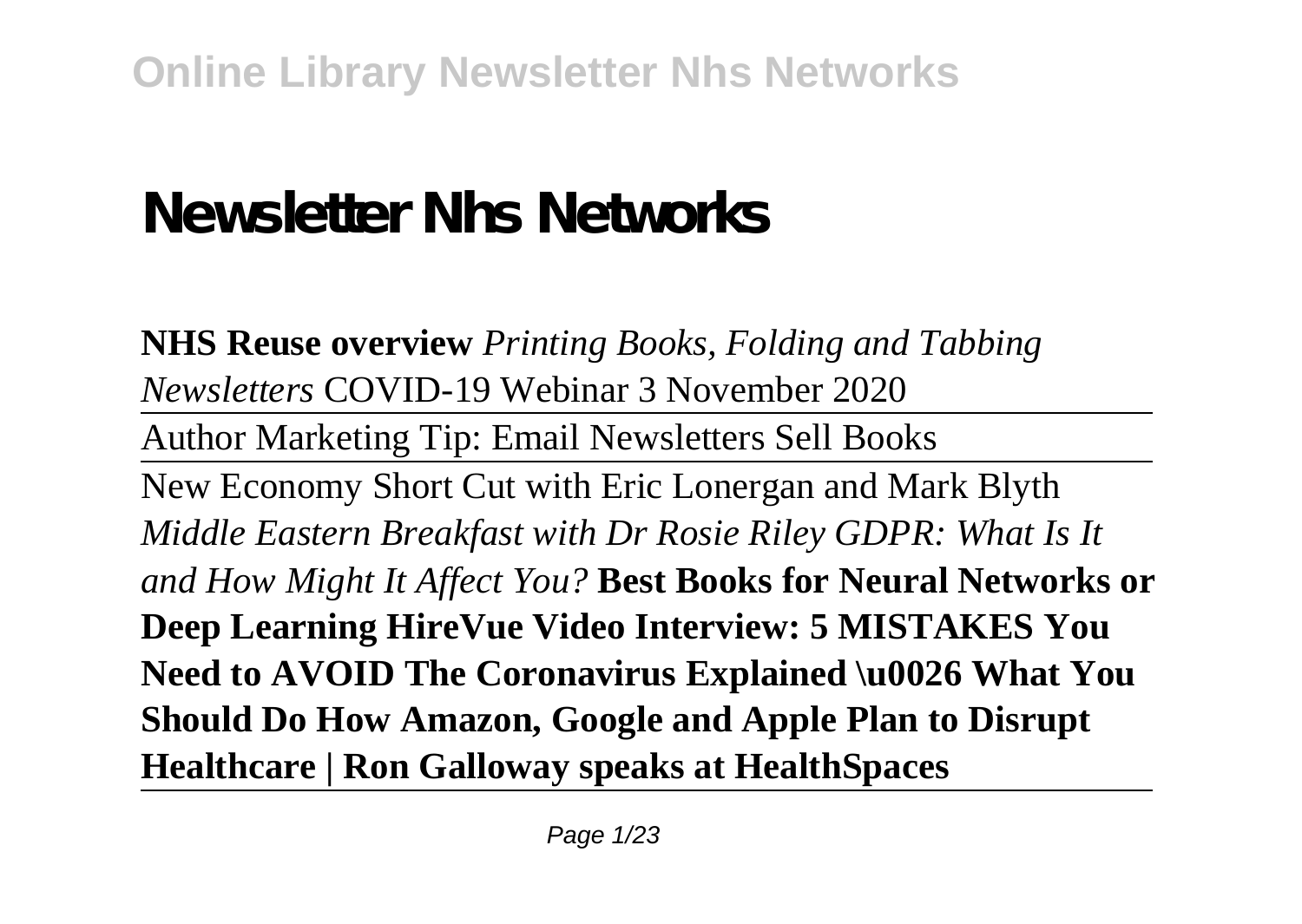# Foraging with Medical Herbalist Alex Laird

Simple Fold on MBO Folder and Score and Hand Fold Cards*The EU GDPR Explained Flavour with Yotam Ottolenghi and Liz Earle* **How to Prevent Cold \u0026 Flu This Winter** Cooking A Middle Eastern Feast for 5 Hungry Women in Under An Hour! *5 Tips for better skin with Dr Rupy Aujla aka Doctors Kitchen* How to Adapt and Survive in a Time of Crisis | with psychotherapist Julia Samuel *Breakfast Greens with Hummus! Optimize Your Amazon Book Page: 7 Tips* Mushroom Man: The Search for Agarikon by Bill Weaver What It Really Takes to Change the World | Anand Giridharadas | RSA Replay Everyday racism: what should we do? Akala | Comment is Free *Marketing Your Book: NEWSLETTERS* **Content Marketing For Your Author Newsletter** Paul Stamets: Mycology and Mushrooms as Medicines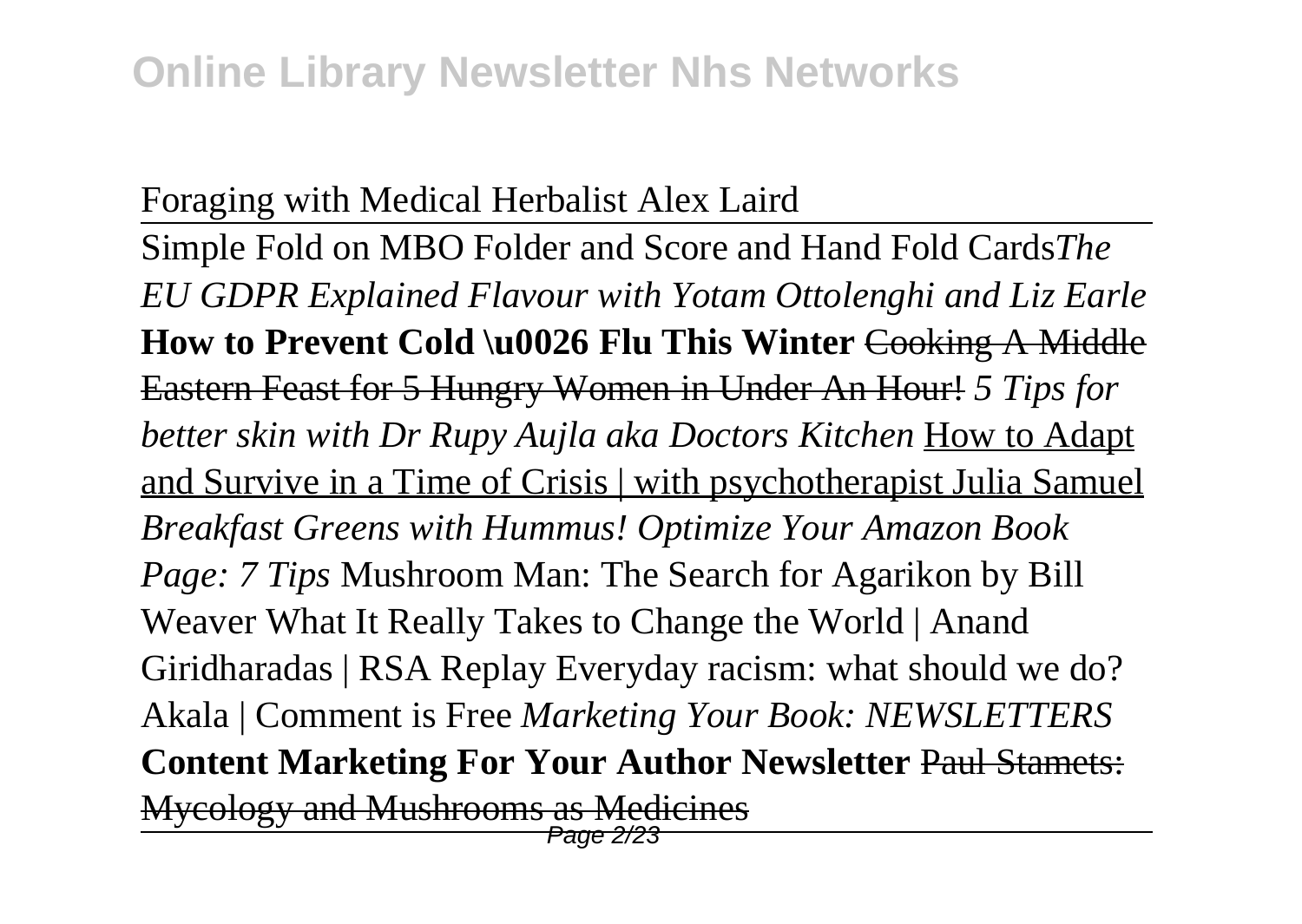# How To Keep Motivated in 2020I'm Moving to America ?? - Life Update **Brexit explained: what happens when the UK leaves the EU? Newsletter Nhs Networks**

NHS Networks newsletter Please accept our apologies for the nonappearance of the newsletter last week. This is due to a technical issue, which we are working to resolve. It may be necessary to take the site down in the meantime.

# **NHS Networks newsletter — NHS Networks**

Maria.Axford@networks.nhs.uk › NHS Networks is a free resource for anyone working in or with the health and care sector to use to share information, network with others and keep up to date with news. It is managed and funded by Primary Care Commissioning Community Interest Company (PCC).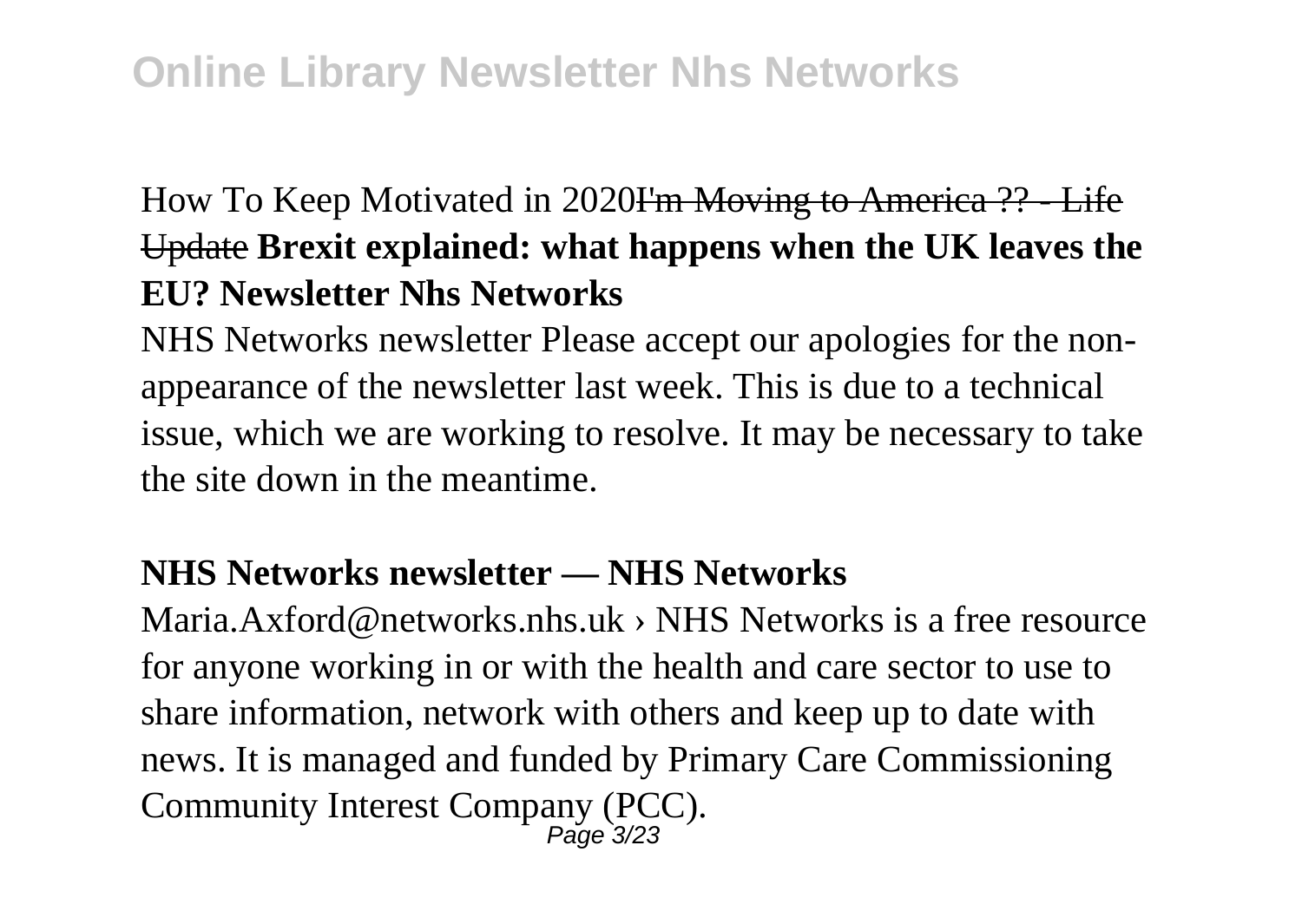# **Welcome to NHS Networks — NHS Networks**

I would like to receive the NHS Networks Newsletter. Receive newsletters in HTML format. I have read and accepted the terms and conditions ...

# **NHS Networks**

Newsletters with what is happening regionally in your services and in the community

# **Newsletters — NHS Networks**

Learning disability newsletter — NHS Networks. The latest issue of NHS England's learning disability newsletter includes articles about the NHS Long Term Plan, eye health, summary care records,<br>  $P_{\text{age}}$  4/23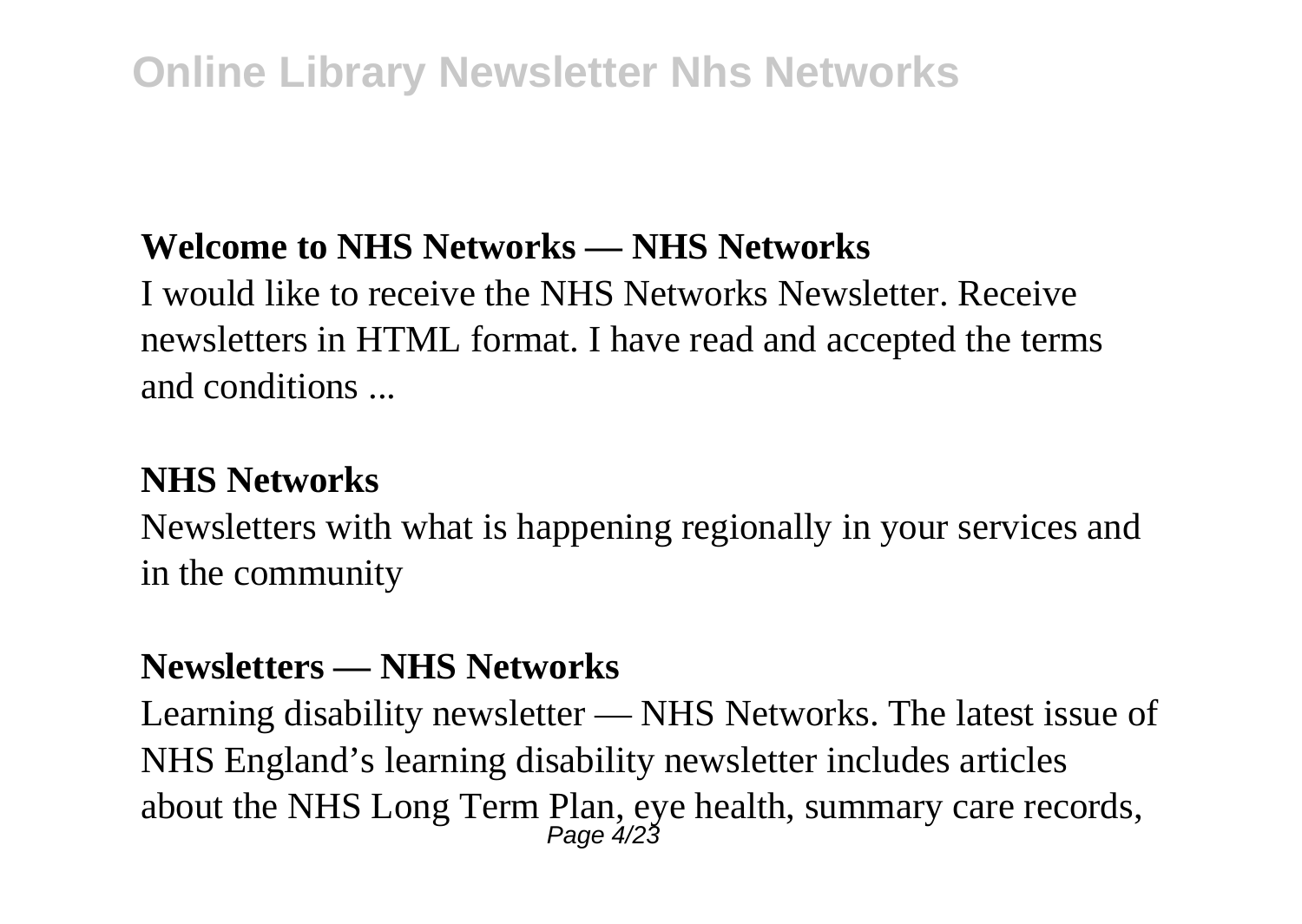learning from people's deaths, medication for children and young people, personalised care, getting support in the criminal justice system and the NHS 111 helpline.

## **Learning disability newsletter — NHS Networks**

In this edition of the learning disability newsletter from NHS England you can find out about supporting children and young people, sharing health information, and more.

### **Learning disability newsletter — NHS Networks**

Newsletter sharing improvements to patient care using Productive Care modules. ... West Essex IAPT service is a NHS funded psychology service. ... 'panic', 'ptsd', 'ocd') West Midlands LTC Network This Network is to share information relating to best Page 5/23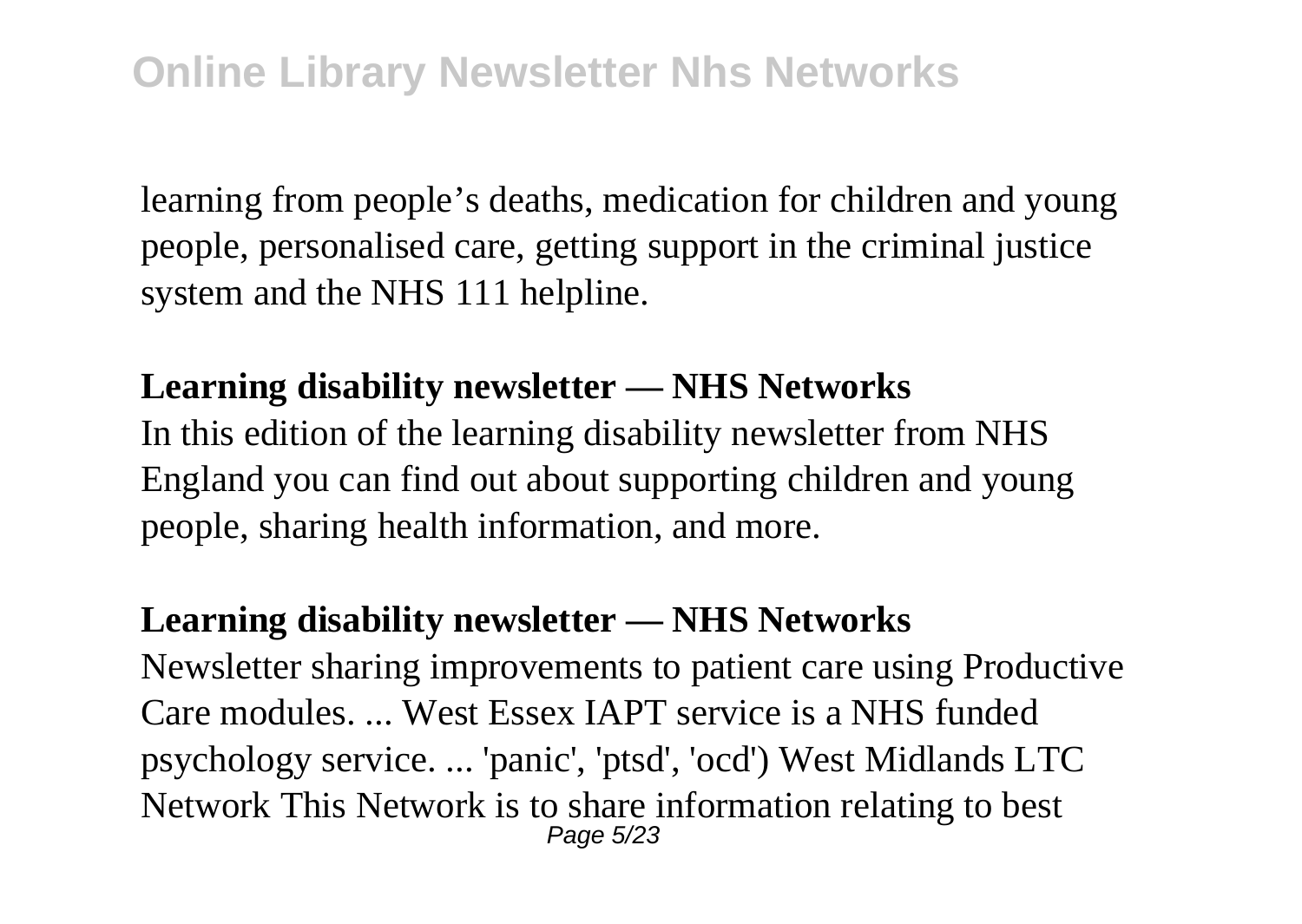practice, innovation, LTC Commissioning, particularly Personalised care planning, self ...

### **Productive Care Newsletter — NHS Networks**

The weekly newsletter from NHS Networks A Blithering plan As the NHS finds itself in the grip of winter pressures and panic is setting in, it's time for strong leaders to step up. At NHS Blithering, Sir Trevor Longstay, knighted for services to the clinical waste industry, is getting ready to do his bit.

### **The weekly newsletter from NHS Networks**

You will still have access to all the products and services you had access to previously. If you have any questions, contact IT.support@improvement.nhs.uk. Click 'Continue' to open the Page 6/23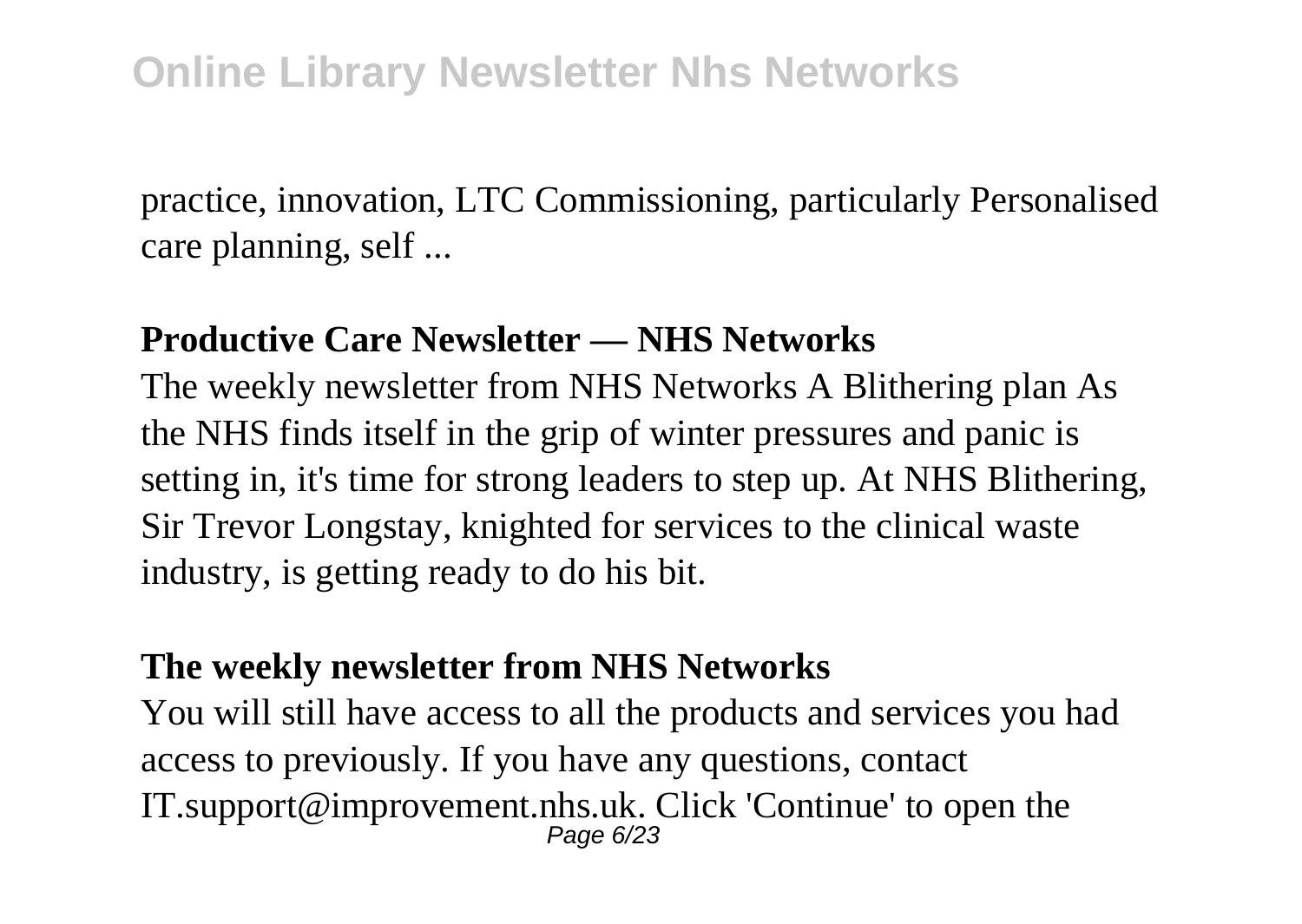platform in a new window.

## **NHS networks | NHS Improvement**

Click on Newsletter settings and tick the box to receive html newsletter. Click on 'Save changes' at the bottom of the page. Creating and maintaining a network. How do I create a new network? To create a new network you will need to be registered to the NHS Networks website.

## **Help — NHS Networks**

Sharing your information so that different parts of the NHS know how you like to be treated A thank you from Ray James, the Director of Learning Disabilities at NHS England We would welcome feedback on the newsletter at engage@nhs.net Read the Page 7/23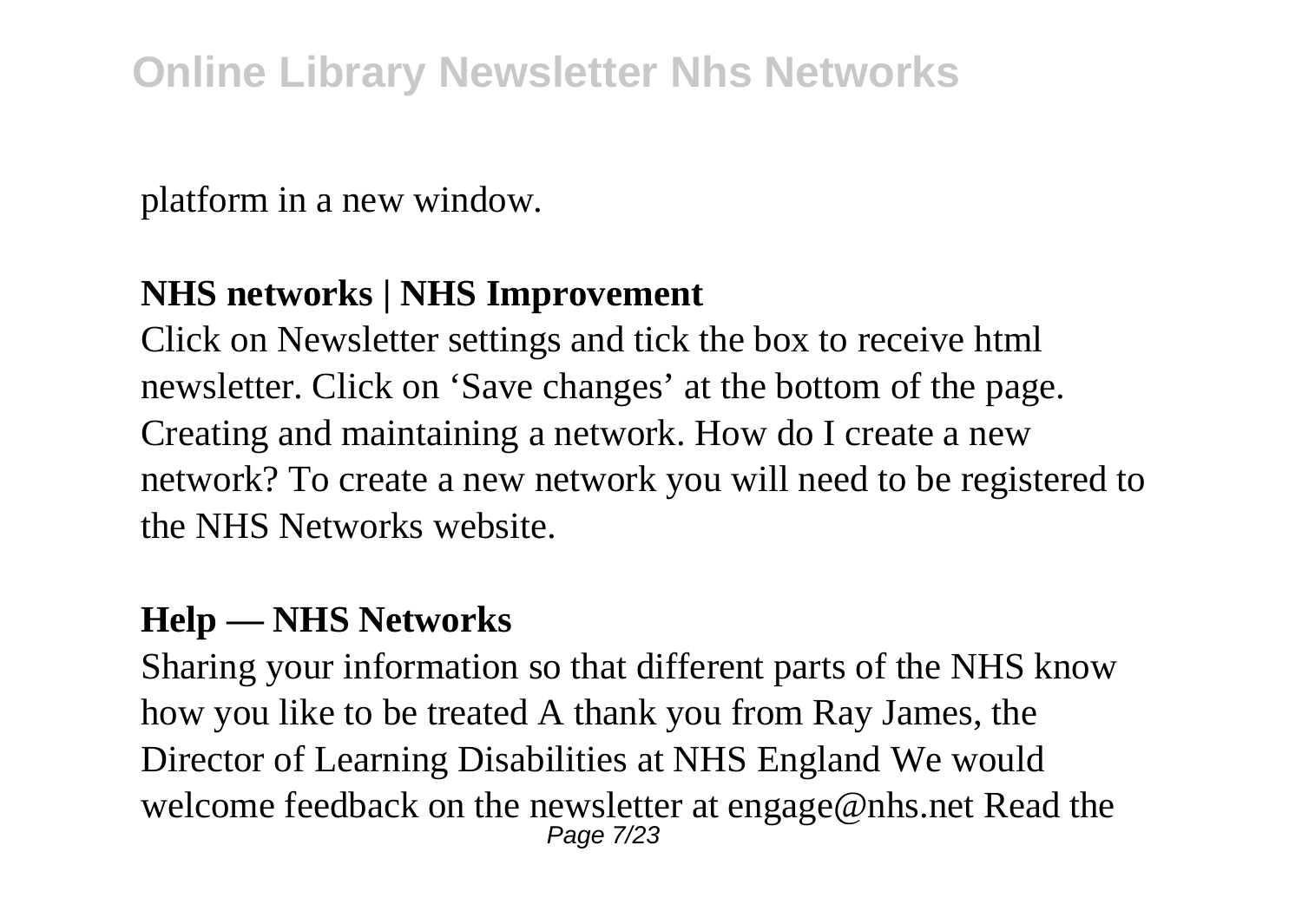Summer 2018 Learning Disability newsletter

# **NHS England » Easy read newsletters**

Newsletters The Swimming Pool Issue 125 October 2020; Issue 124 July 2020; Issue 123 Jan Feb 2020; Issue 122 December 2019; Issue 121 November 2019; Issue 120 October 2019

# **Newsletters - SWIMS Network**

The weekly newsletter from NHS Networks NHS England finalises development guidance for PCNs NHS England and NHS Improvement has published the final version of the PCN development guidance and prospectus, including a refreshed maturity matrix with a simple diagnostic Excel tool to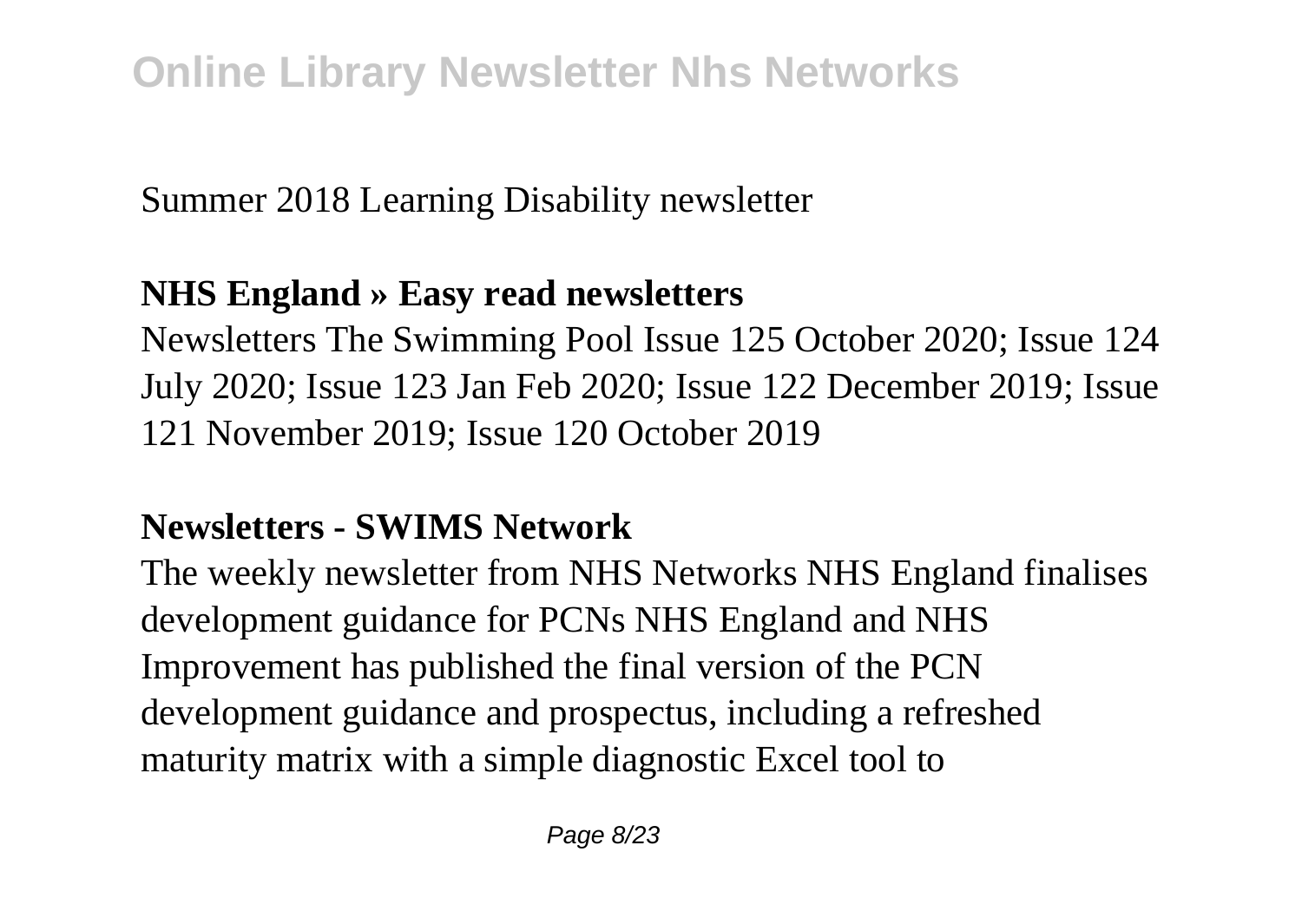### **The weekly newsletter from NHS Networks**

NHS Networks newsletter — NHS Networks Newsletters with what is happening regionally in your services and in the community NHS England » Easy read newsletters Blithering tops the ratings Confounding its many critics, Blithering CCG has been rated "outstanding" in NHS England's league table of clinical commissioning groups.

#### **Newsletter Nhs Networks - vitaliti.integ.ro**

Primary care networks (PCNs) form a key building block of the NHS long-term plan.Bringing general practices together to work at scale has been a policy priority for some years for a range of reasons, including improving the ability of practices to recruit and retain staff; to manage financial and estates pressures; to provide a Page 9/23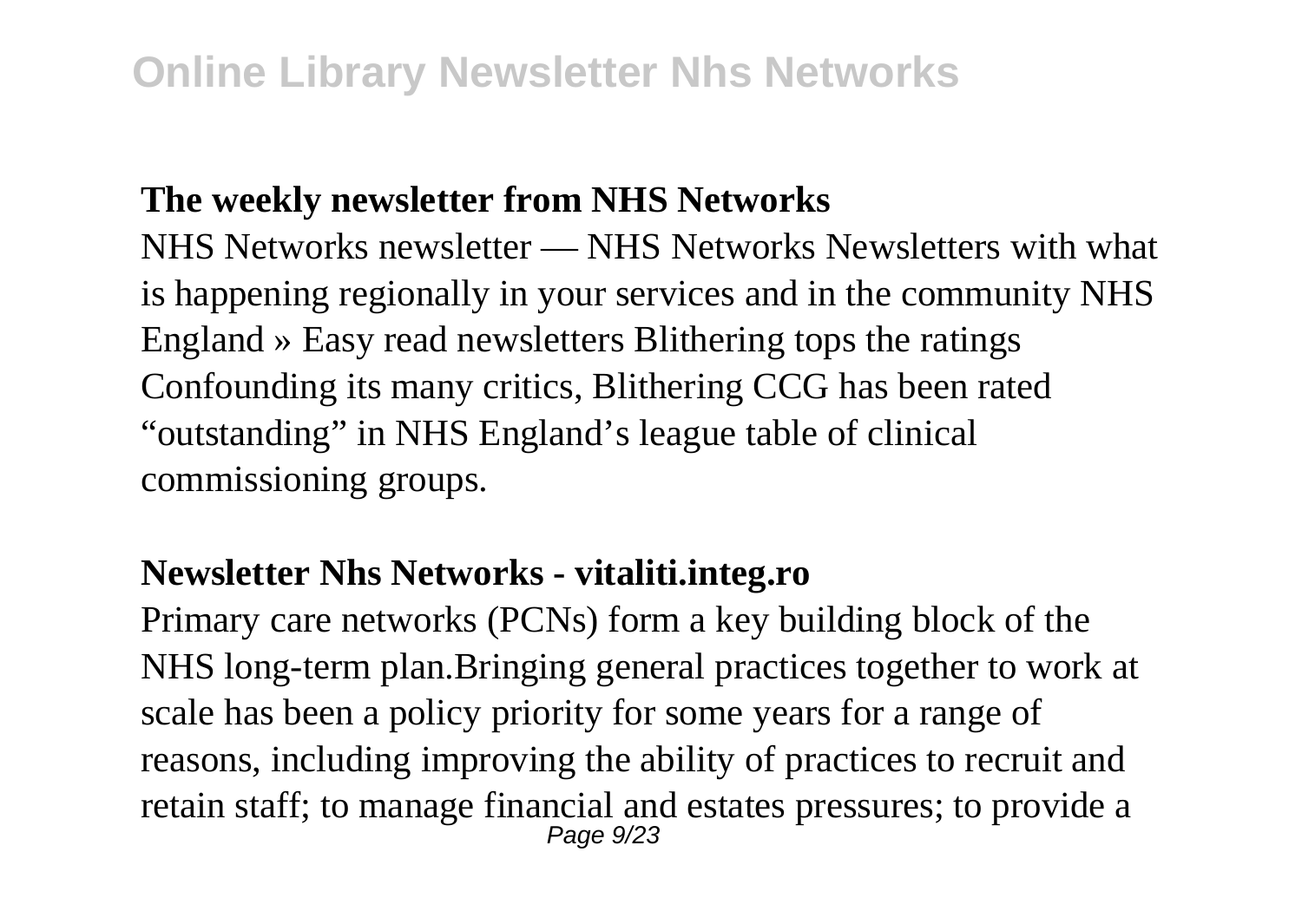wider range of services to patients and to more easily integrate ...

#### **Primary care networks explained | The King's Fund**

newsletter nhs networks is available in our book collection an online access to it is set as public so you can download it instantly. Our books collection hosts in multiple countries, allowing you to get the most less latency time to download any of our books like this one.

**Newsletter Nhs Networks - dc-75c7d428c907.tecadmin.net** The Health and Care LGBTQ+ Leaders Network was launched by the NHS Confederation in June 2020 for LGBTQ+ leaders and allies from a diverse range of roles and backgrounds across health and care. The network seeks to increase the numbers and visibility Page 10/23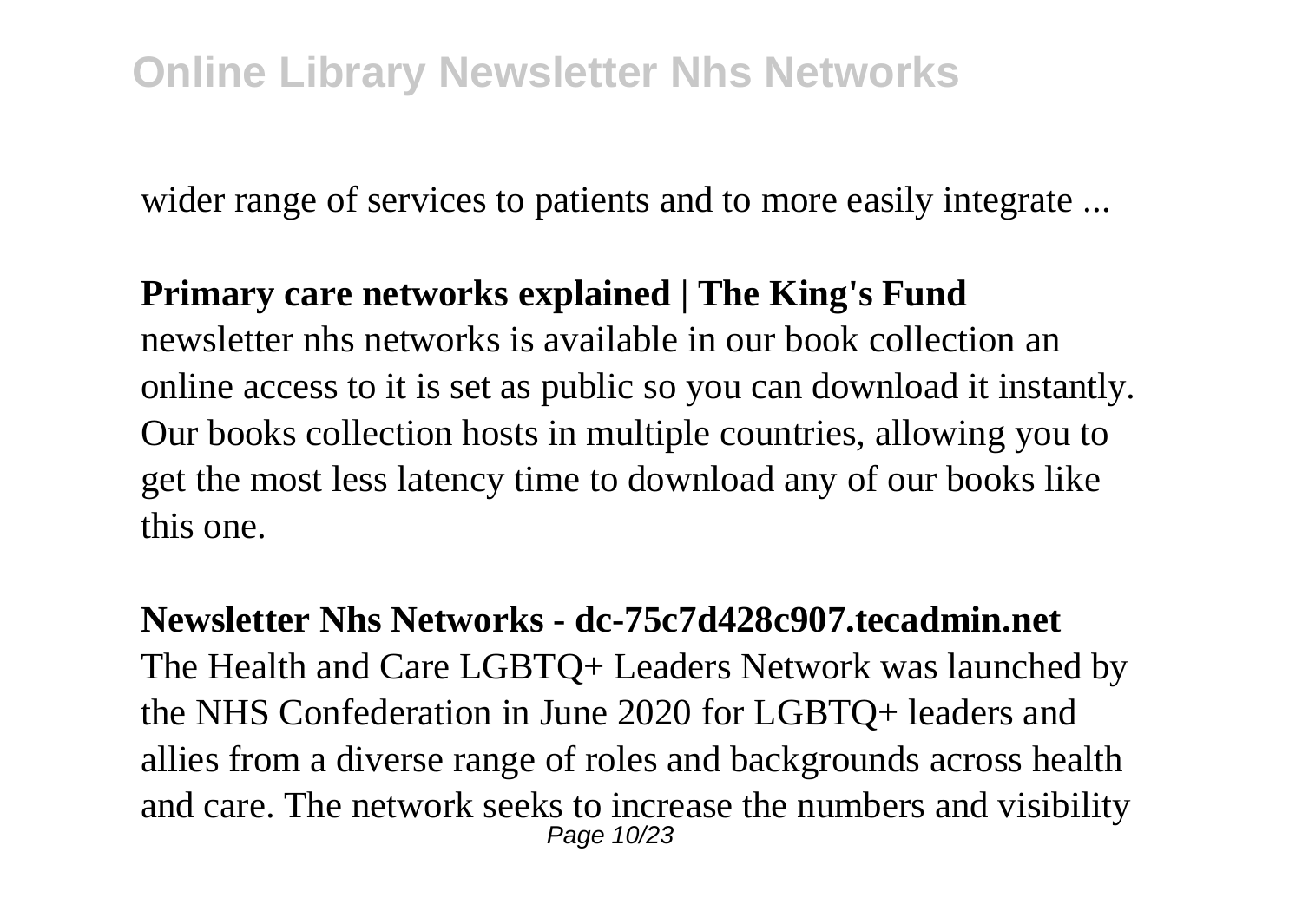of LGBTQ+ people on boards and in senior leadership to influence change and experience of LGBTQ+ staff across the system.

# **Networks - NHS Employers**

The NHS South Paediatric Networks consist of the Thames Valley & Wessex Paediatric Critical Care Operational Delivery Network (ODN), the Thames Valley & Wessex Paediatric Cardiac ODN and the NHS South Paediatric Neurosciences ODN. These networks exist to improve the quality and experience of care for children receiving care across our region.

# **Paediatric - NHS South ODN Hub**

NHS Confederation International Insights Newsletter. Open to all: keep up to date on the latest pan-European and international Page 11/23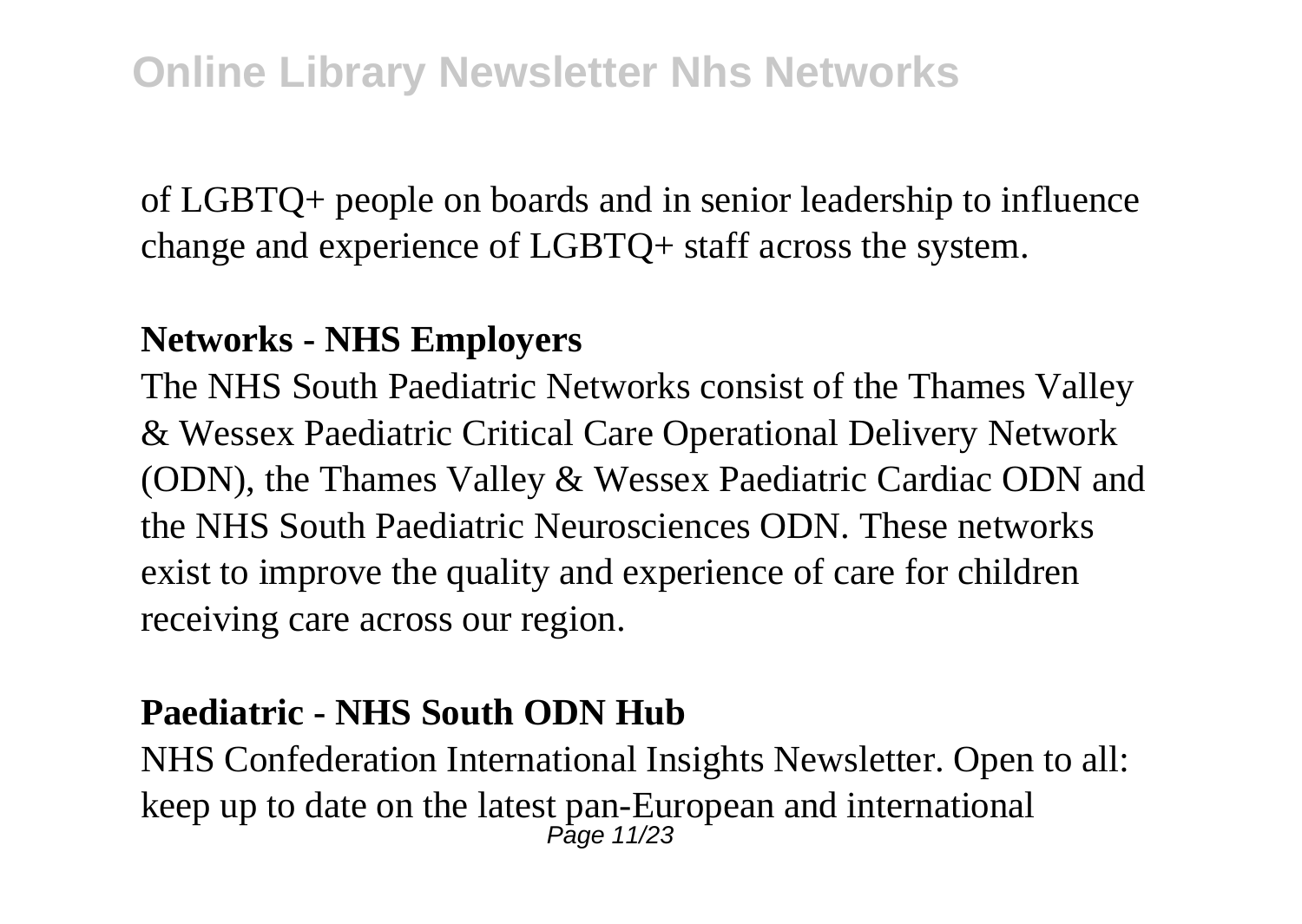healthcare developments, access international insights and best practice, and find out about international funding opportunities. Mental Health Network update

**NHS Reuse overview** *Printing Books, Folding and Tabbing Newsletters* COVID-19 Webinar 3 November 2020 Author Marketing Tip: Email Newsletters Sell Books New Economy Short Cut with Eric Lonergan and Mark Blyth *Middle Eastern Breakfast with Dr Rosie Riley GDPR: What Is It and How Might It Affect You?* **Best Books for Neural Networks or Deep Learning HireVue Video Interview: 5 MISTAKES You Need to AVOID The Coronavirus Explained \u0026 What You** Page 12/23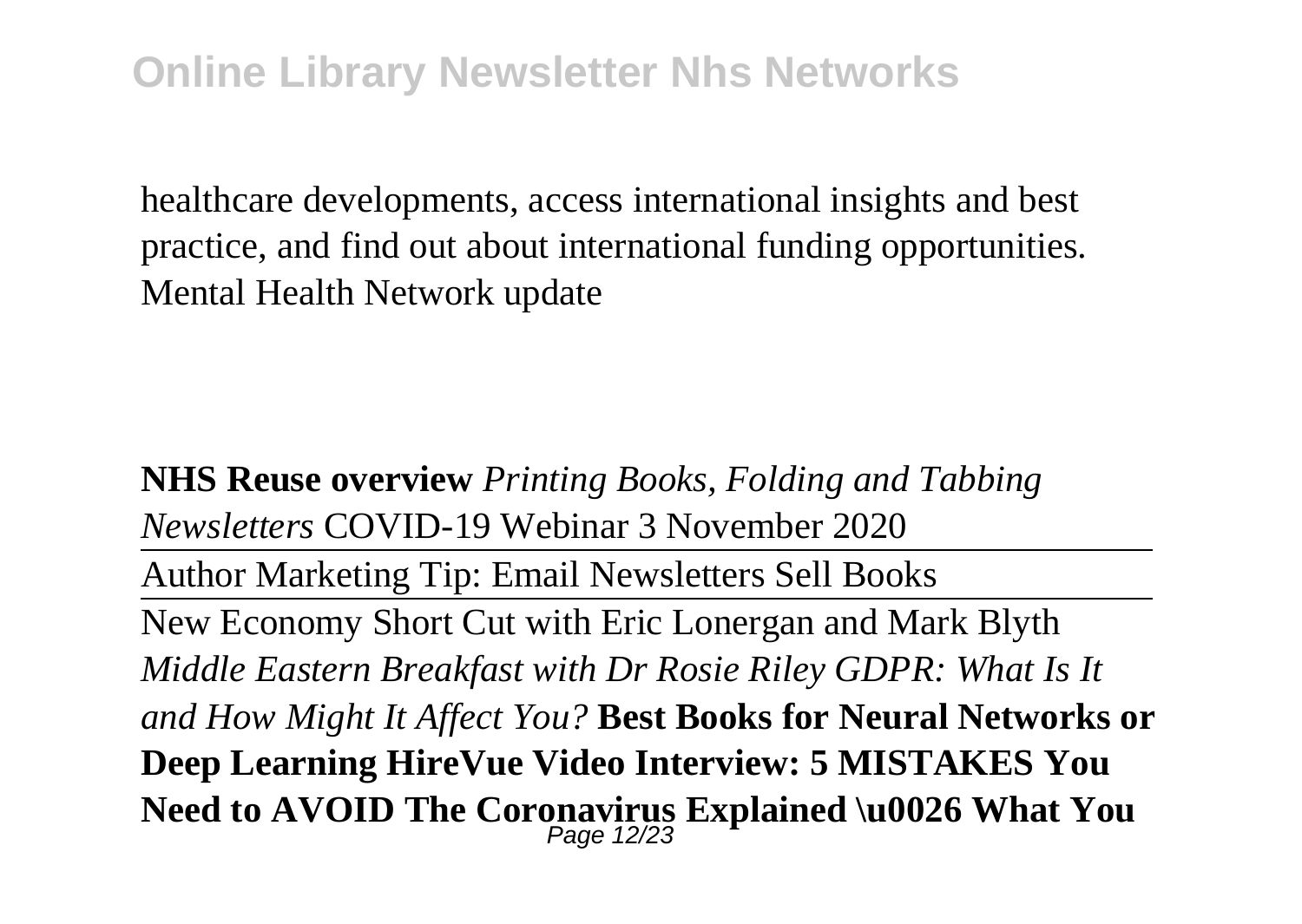# **Should Do How Amazon, Google and Apple Plan to Disrupt Healthcare | Ron Galloway speaks at HealthSpaces**

Foraging with Medical Herbalist Alex Laird

Simple Fold on MBO Folder and Score and Hand Fold Cards*The EU GDPR Explained Flavour with Yotam Ottolenghi and Liz Earle* **How to Prevent Cold \u0026 Flu This Winter** Cooking A Middle Eastern Feast for 5 Hungry Women in Under An Hour! *5 Tips for better skin with Dr Rupy Aujla aka Doctors Kitchen* How to Adapt and Survive in a Time of Crisis | with psychotherapist Julia Samuel *Breakfast Greens with Hummus! Optimize Your Amazon Book Page: 7 Tips* Mushroom Man: The Search for Agarikon by Bill Weaver What It Really Takes to Change the World | Anand Giridharadas | RSA Replay Everyday racism: what should we do? Akala | Comment is Free *Marketing Your Book: NEWSLETTERS* Page 13/23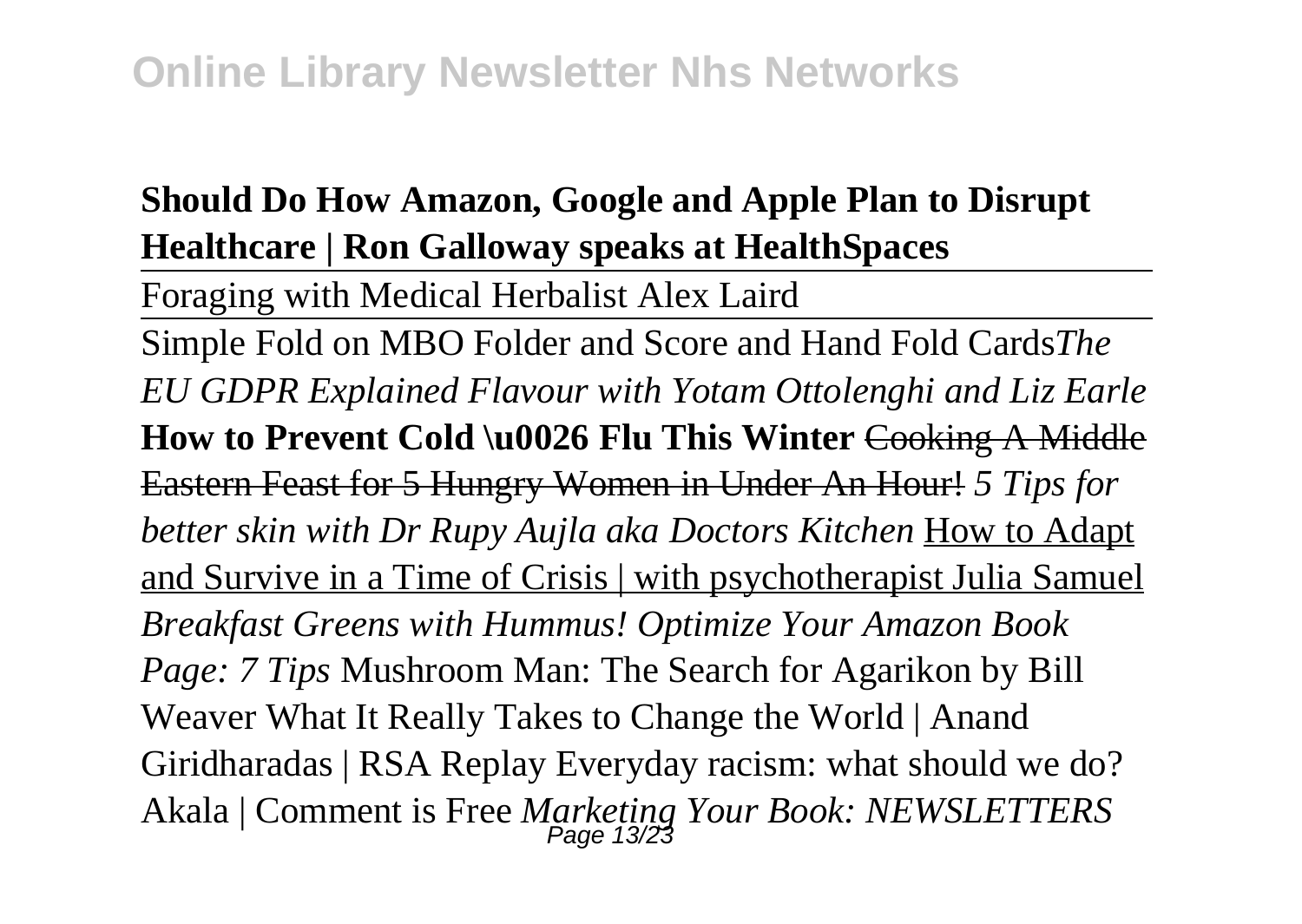# **Content Marketing For Your Author Newsletter** Paul Stamets:

Mycology and Mushrooms as Medicines

How To Keep Motivated in 2020I'm Moving to America ?? - Life Update **Brexit explained: what happens when the UK leaves the EU? Newsletter Nhs Networks**

NHS Networks newsletter Please accept our apologies for the nonappearance of the newsletter last week. This is due to a technical issue, which we are working to resolve. It may be necessary to take the site down in the meantime.

# **NHS Networks newsletter — NHS Networks**

Maria. Axford@networks.nhs.uk > NHS Networks is a free resource for anyone working in or with the health and care sector to use to share information, network with others and keep up to date with  $P_{\text{age}}$  14/23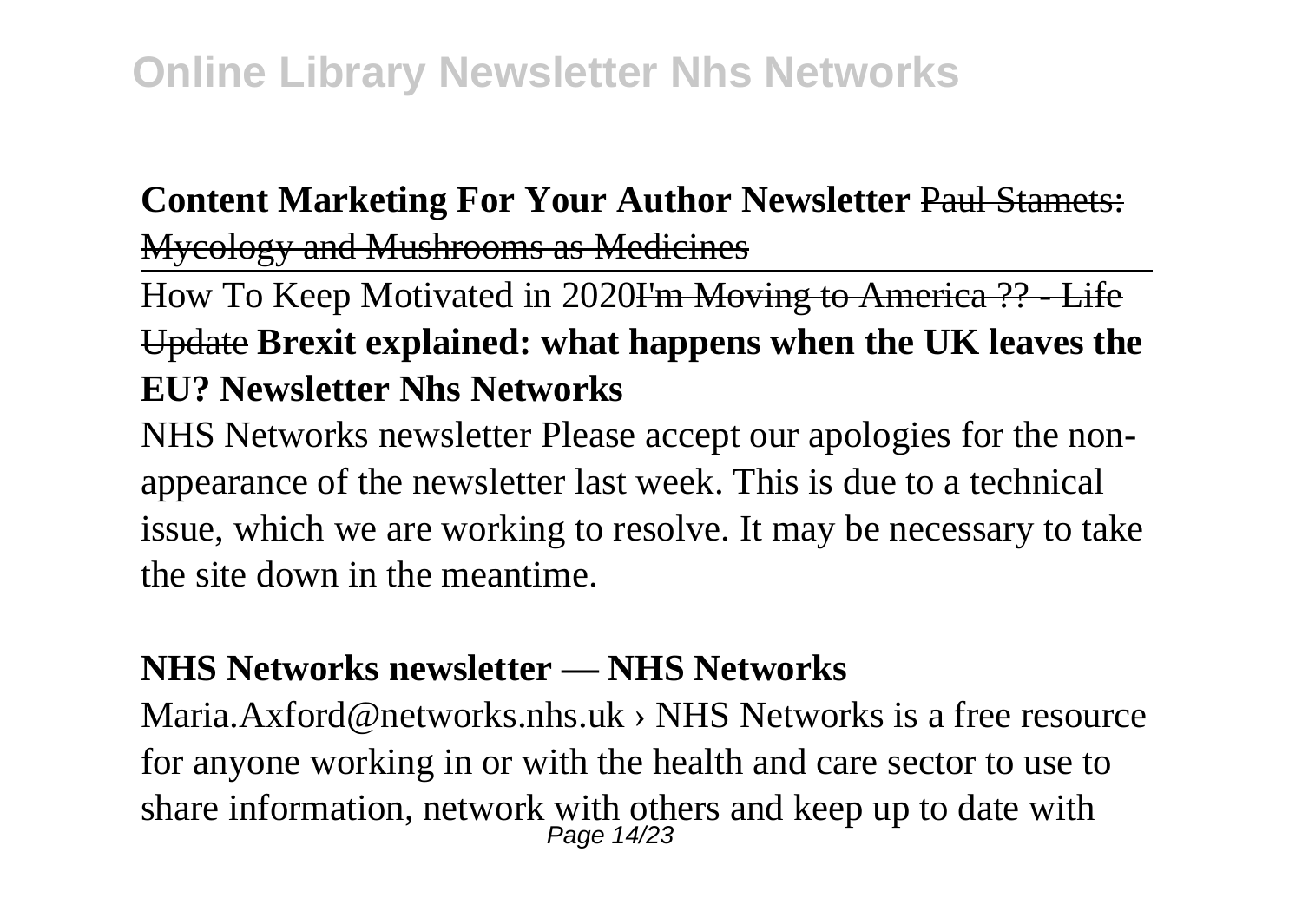news. It is managed and funded by Primary Care Commissioning Community Interest Company (PCC).

### **Welcome to NHS Networks — NHS Networks**

I would like to receive the NHS Networks Newsletter. Receive newsletters in HTML format. I have read and accepted the terms and conditions ...

### **NHS Networks**

Newsletters with what is happening regionally in your services and in the community

## **Newsletters — NHS Networks**

Learning disability newsletter — NHS Networks. The latest issue of Page 15/23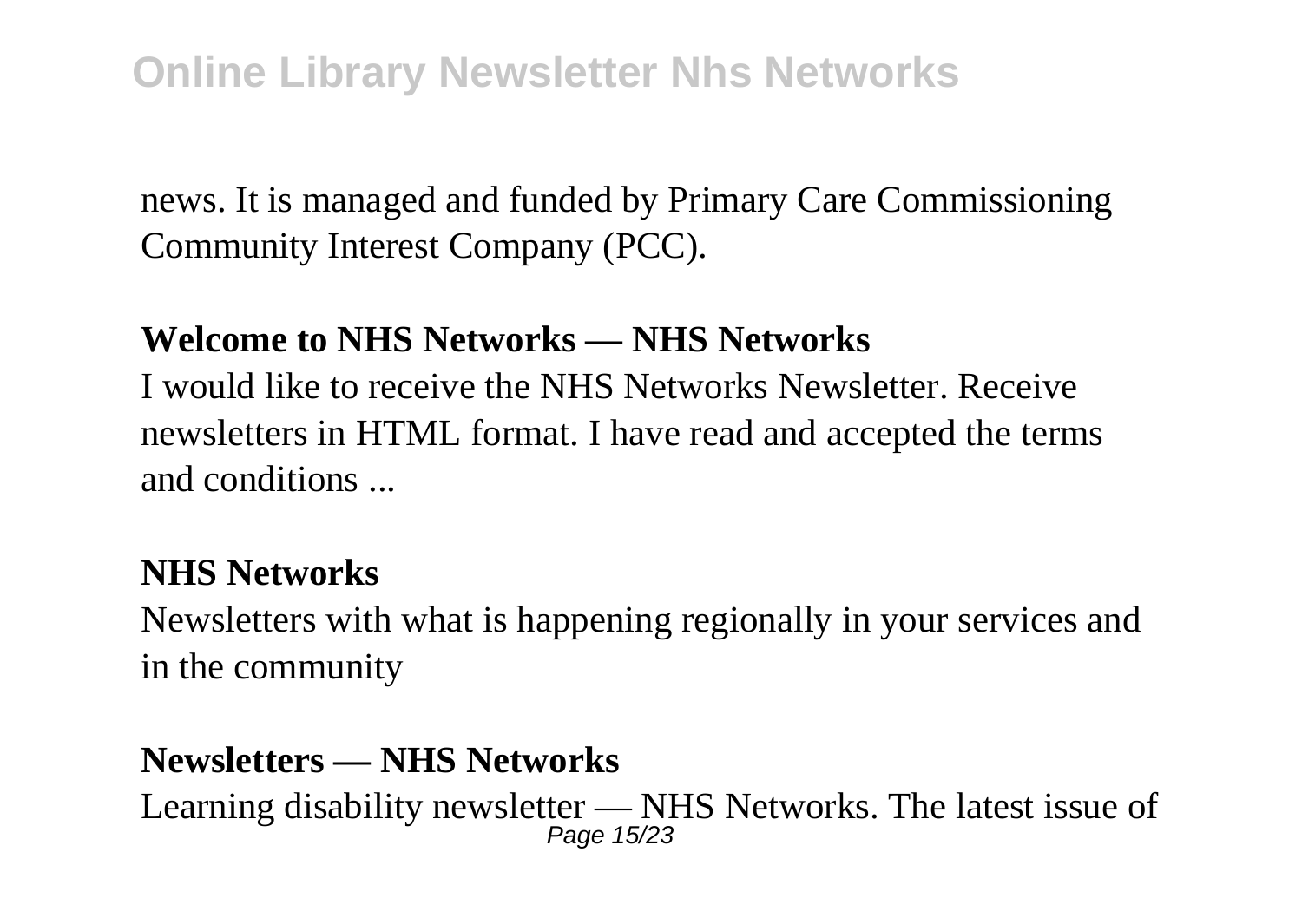NHS England's learning disability newsletter includes articles about the NHS Long Term Plan, eye health, summary care records, learning from people's deaths, medication for children and young people, personalised care, getting support in the criminal justice system and the NHS 111 helpline.

## **Learning disability newsletter — NHS Networks**

In this edition of the learning disability newsletter from NHS England you can find out about supporting children and young people, sharing health information, and more.

## **Learning disability newsletter — NHS Networks**

Newsletter sharing improvements to patient care using Productive Care modules. ... West Essex IAPT service is a NHS funded Page 16/23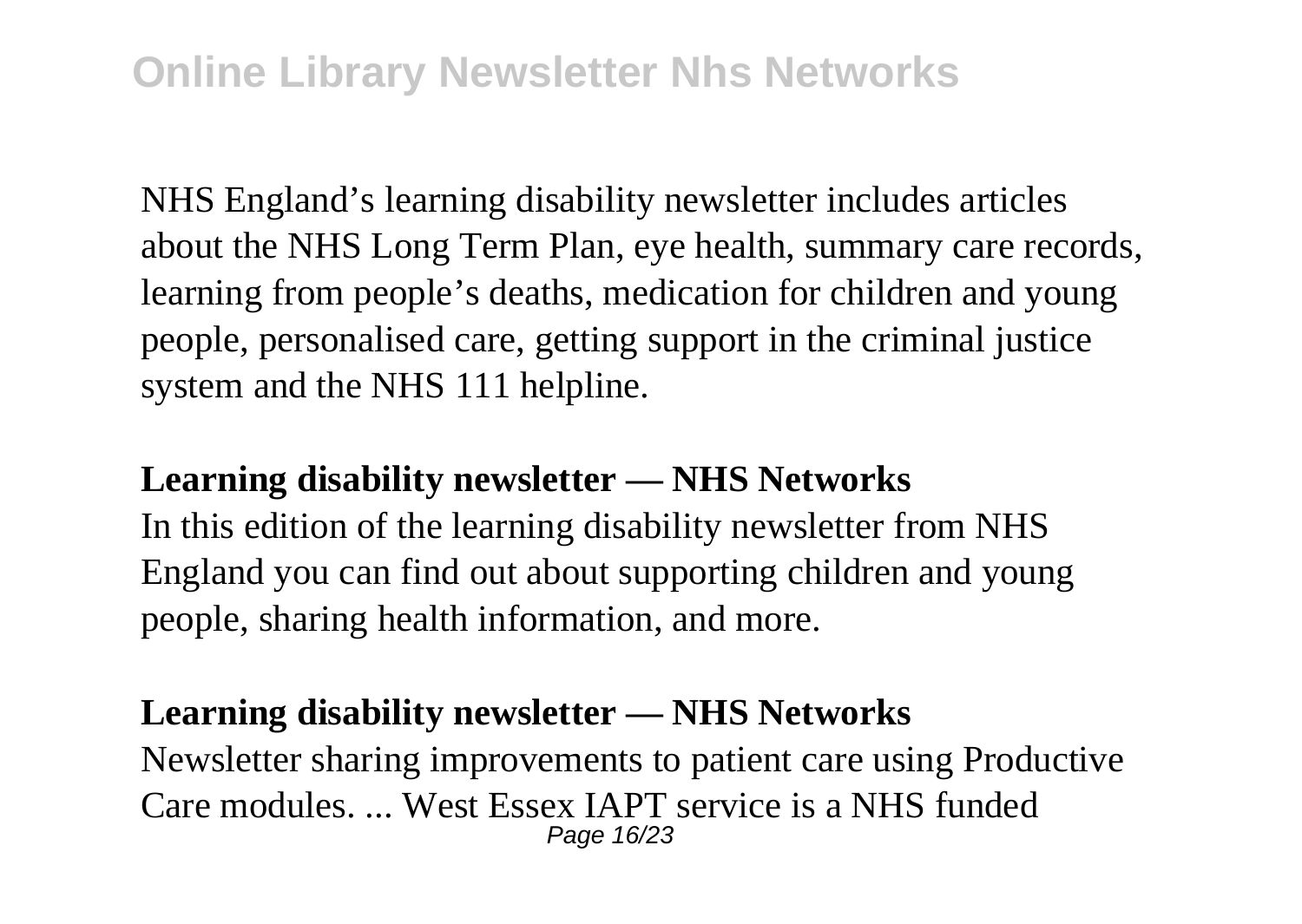psychology service. ... 'panic', 'ptsd', 'ocd') West Midlands LTC Network This Network is to share information relating to best practice, innovation, LTC Commissioning, particularly Personalised care planning, self ...

## **Productive Care Newsletter — NHS Networks**

The weekly newsletter from NHS Networks A Blithering plan As the NHS finds itself in the grip of winter pressures and panic is setting in, it's time for strong leaders to step up. At NHS Blithering, Sir Trevor Longstay, knighted for services to the clinical waste industry, is getting ready to do his bit.

### **The weekly newsletter from NHS Networks**

You will still have access to all the products and services you had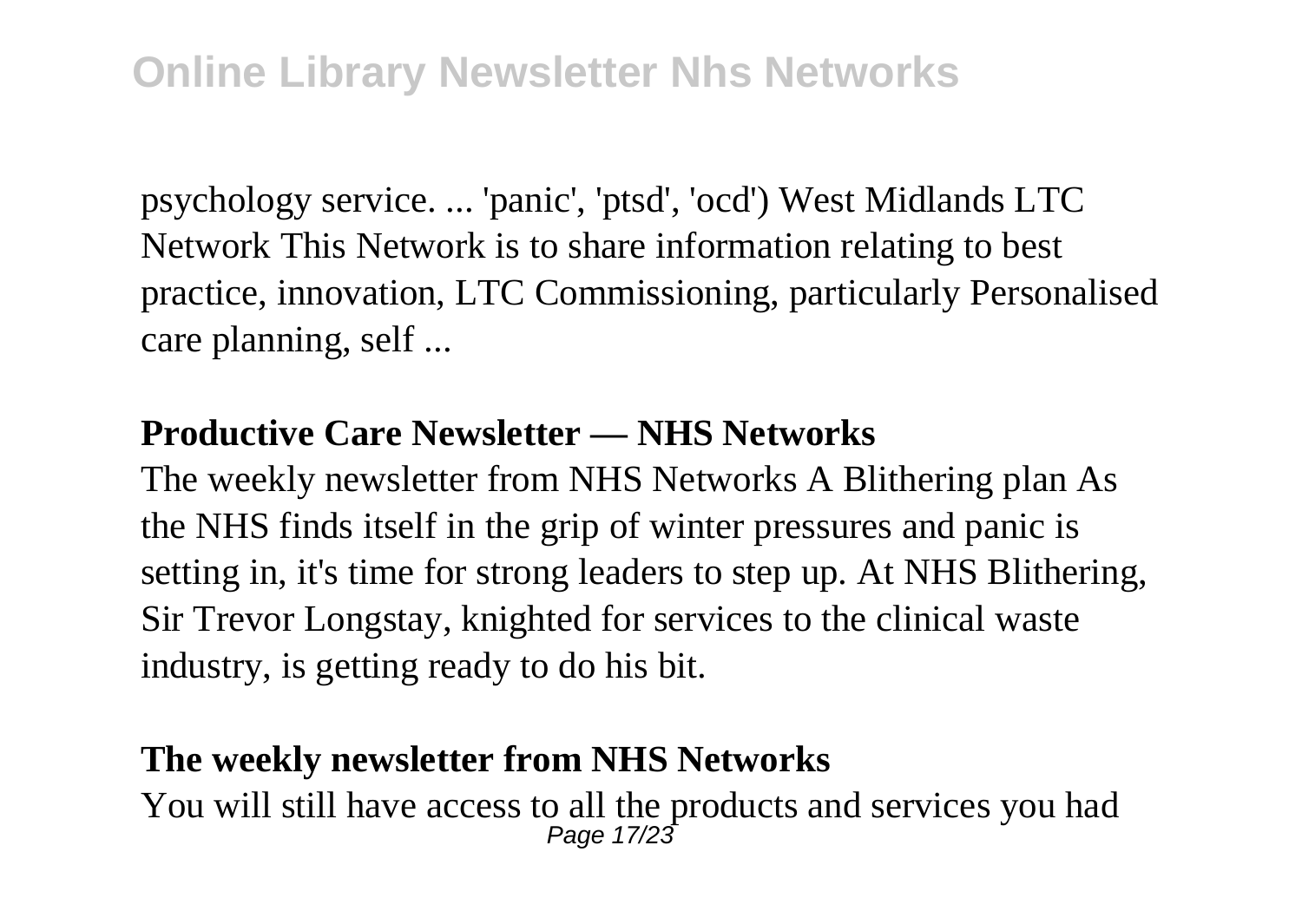access to previously. If you have any questions, contact IT.support@improvement.nhs.uk. Click 'Continue' to open the platform in a new window.

# **NHS networks | NHS Improvement**

Click on Newsletter settings and tick the box to receive html newsletter. Click on 'Save changes' at the bottom of the page. Creating and maintaining a network. How do I create a new network? To create a new network you will need to be registered to the NHS Networks website.

# **Help — NHS Networks**

Sharing your information so that different parts of the NHS know how you like to be treated A thank you from Ray James, the  $P_{\text{age 18/23}}$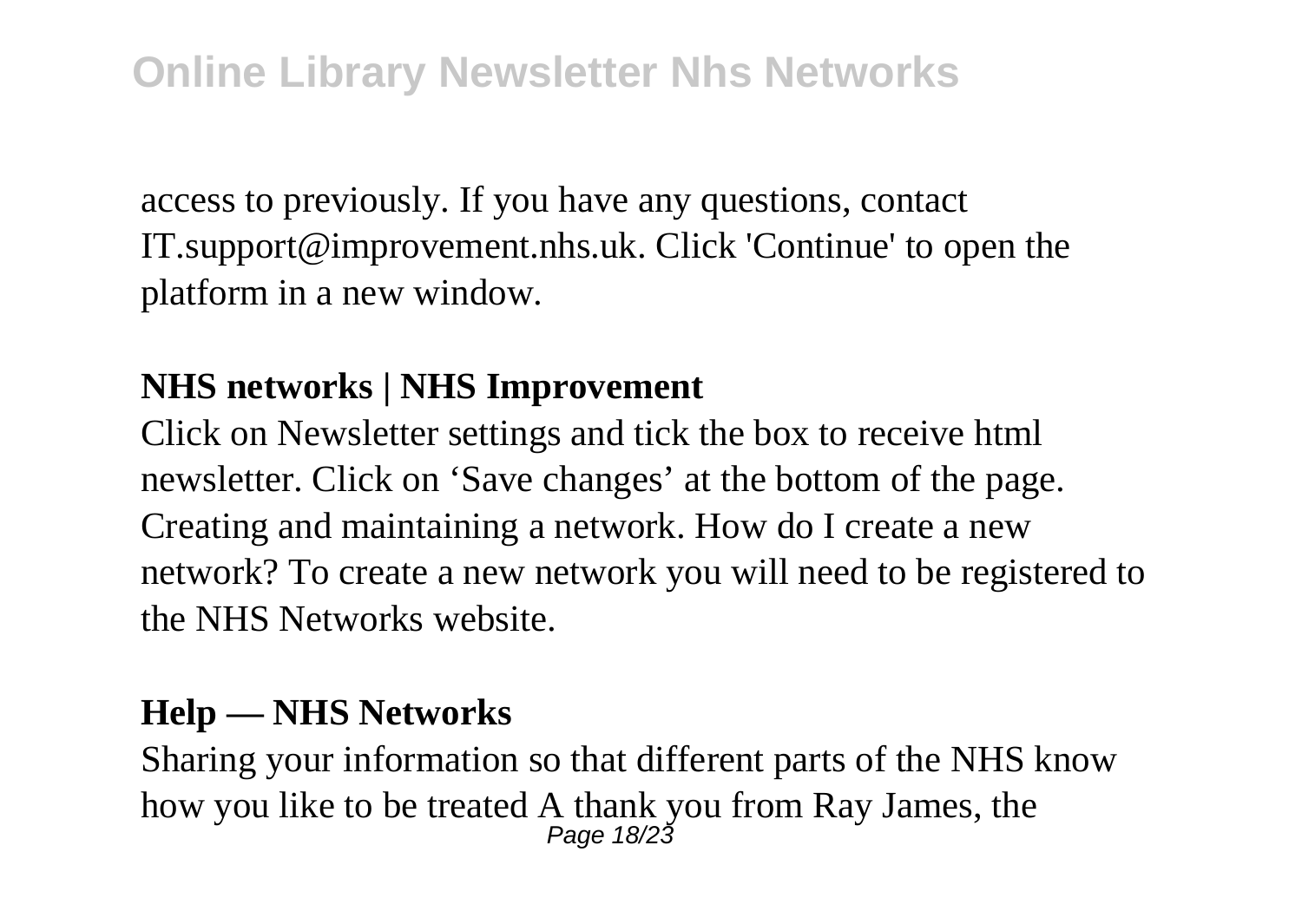Director of Learning Disabilities at NHS England We would welcome feedback on the newsletter at engage@nhs.net Read the Summer 2018 Learning Disability newsletter

### **NHS England » Easy read newsletters**

Newsletters The Swimming Pool Issue 125 October 2020; Issue 124 July 2020; Issue 123 Jan Feb 2020; Issue 122 December 2019; Issue 121 November 2019; Issue 120 October 2019

### **Newsletters - SWIMS Network**

The weekly newsletter from NHS Networks NHS England finalises development guidance for PCNs NHS England and NHS Improvement has published the final version of the PCN development guidance and prospectus, including a refreshed Page 19/23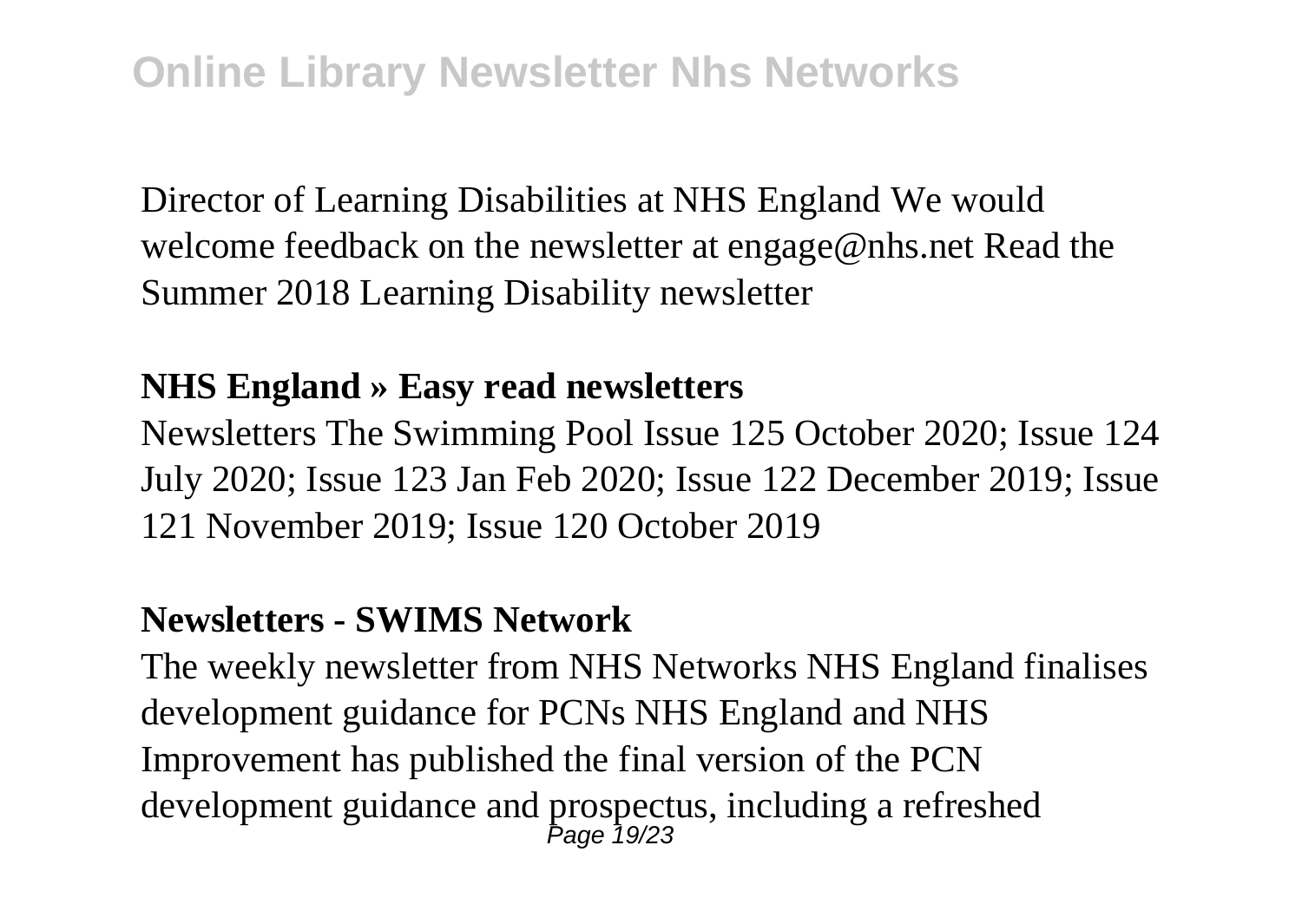maturity matrix with a simple diagnostic Excel tool to

### **The weekly newsletter from NHS Networks**

NHS Networks newsletter — NHS Networks Newsletters with what is happening regionally in your services and in the community NHS England » Easy read newsletters Blithering tops the ratings Confounding its many critics, Blithering CCG has been rated "outstanding" in NHS England's league table of clinical commissioning groups.

### **Newsletter Nhs Networks - vitaliti.integ.ro**

Primary care networks (PCNs) form a key building block of the NHS long-term plan.Bringing general practices together to work at scale has been a policy priority for some years for a range of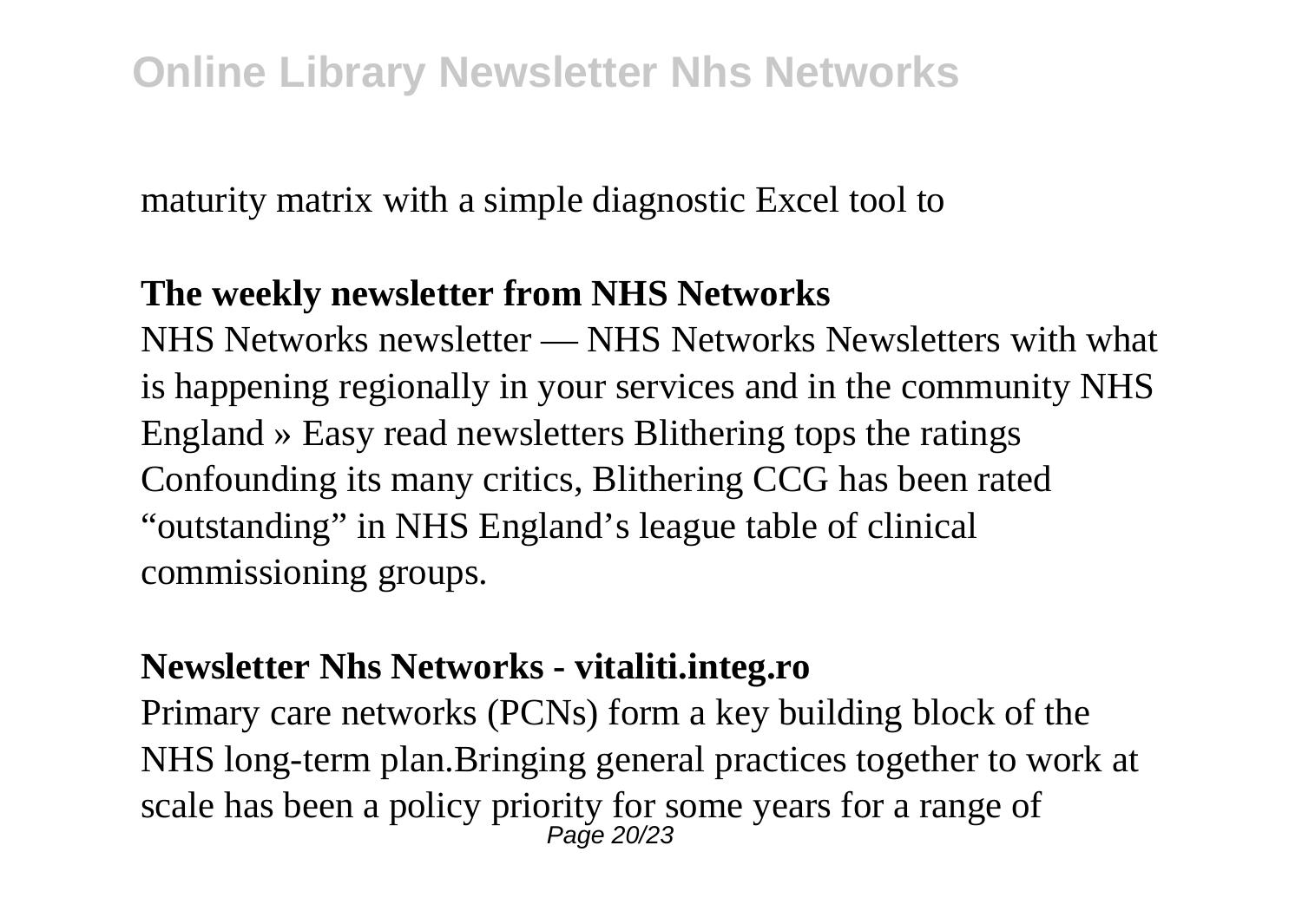reasons, including improving the ability of practices to recruit and retain staff; to manage financial and estates pressures; to provide a wider range of services to patients and to more easily integrate ...

#### **Primary care networks explained | The King's Fund**

newsletter nhs networks is available in our book collection an online access to it is set as public so you can download it instantly. Our books collection hosts in multiple countries, allowing you to get the most less latency time to download any of our books like this one.

#### **Newsletter Nhs Networks - dc-75c7d428c907.tecadmin.net**

The Health and Care LGBTQ+ Leaders Network was launched by the NHS Confederation in June 2020 for LGBTQ+ leaders and Page 21/23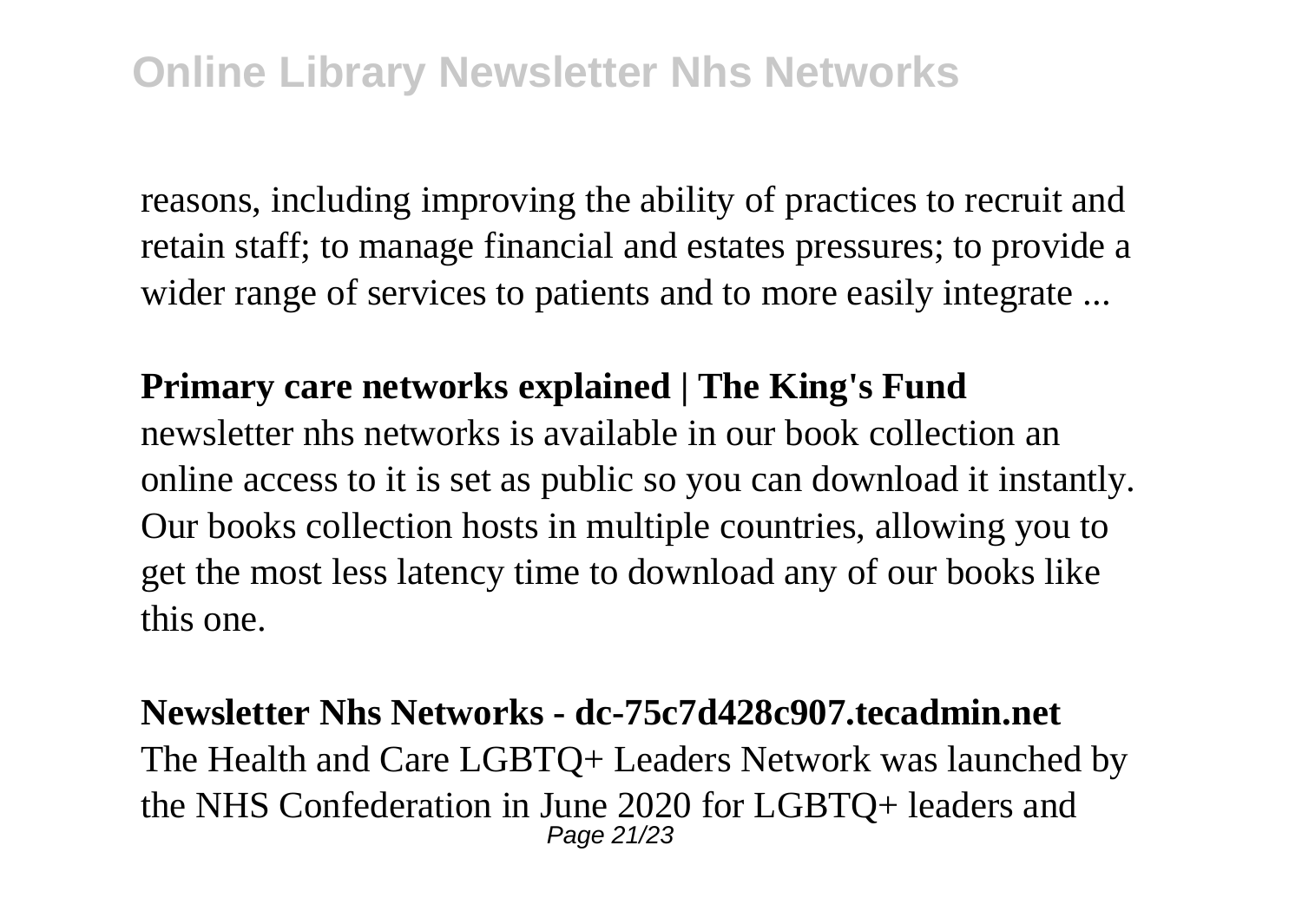allies from a diverse range of roles and backgrounds across health and care. The network seeks to increase the numbers and visibility of LGBTQ+ people on boards and in senior leadership to influence change and experience of LGBTQ+ staff across the system.

### **Networks - NHS Employers**

The NHS South Paediatric Networks consist of the Thames Valley & Wessex Paediatric Critical Care Operational Delivery Network (ODN), the Thames Valley & Wessex Paediatric Cardiac ODN and the NHS South Paediatric Neurosciences ODN. These networks exist to improve the quality and experience of care for children receiving care across our region.

#### **Paediatric - NHS South ODN Hub** Page 22/23